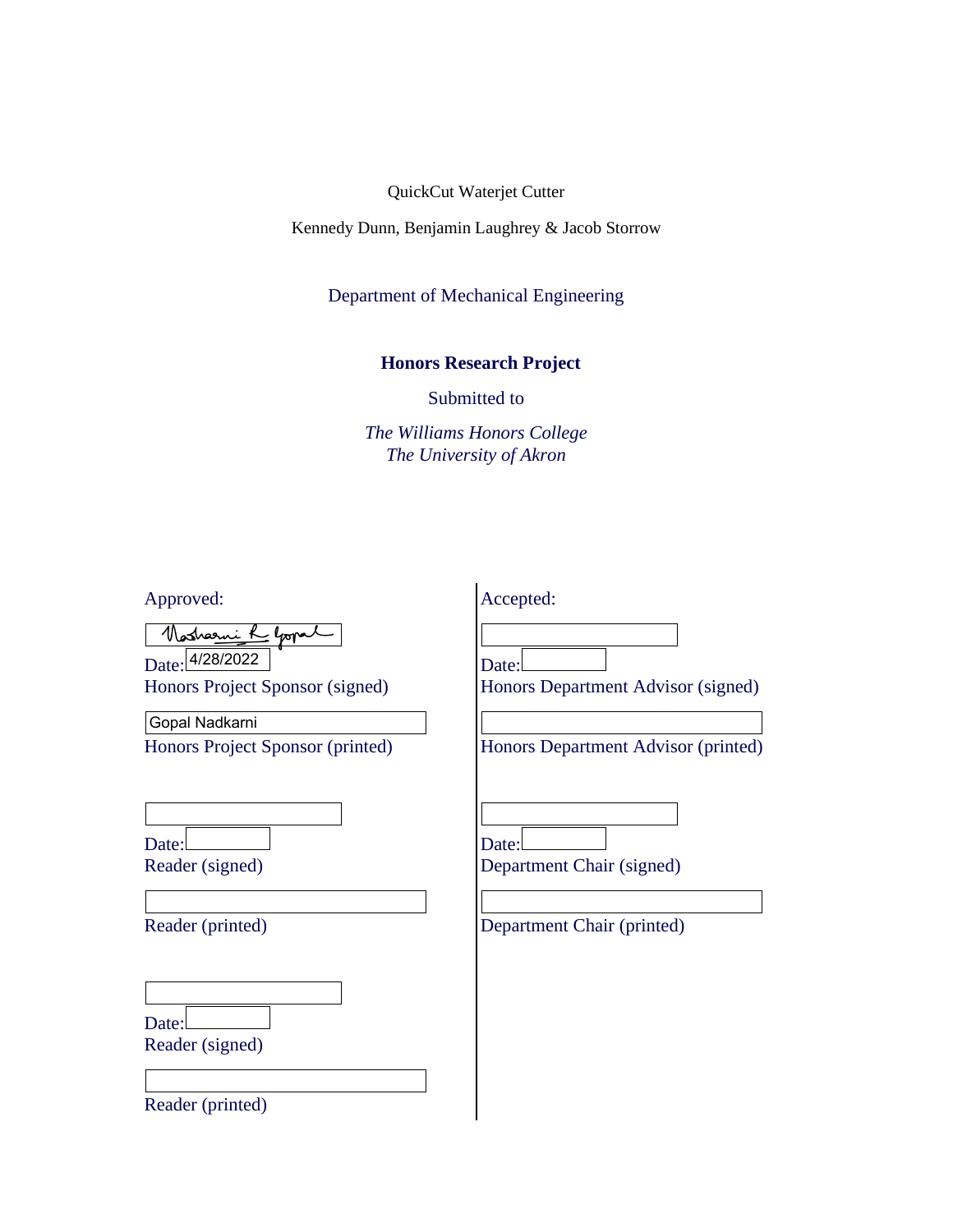Kennedy Dunn, Benjamin Laughrey & Jacob Storrow

Department of Mechanical Engineering

## **Honors Research Project**

Submitted to

*The Williams Honors College The University of Akron*

Approved:

Accepted:

Date: Honors Project Sponsor (signed)

Honors Project Sponsor (printed)

Date: Reader (signed)

Reader (printed)

Date: Reader (signed)

Reader (printed)

Scott Sawyer

Date: 4/25/2022 Honors Department Advisor (signed)

 $\epsilon$  $>$  aw yr

Honors Department Advisor (printed)

| Date:                     |  |
|---------------------------|--|
| Department Chair (signed) |  |

Department Chair (printed)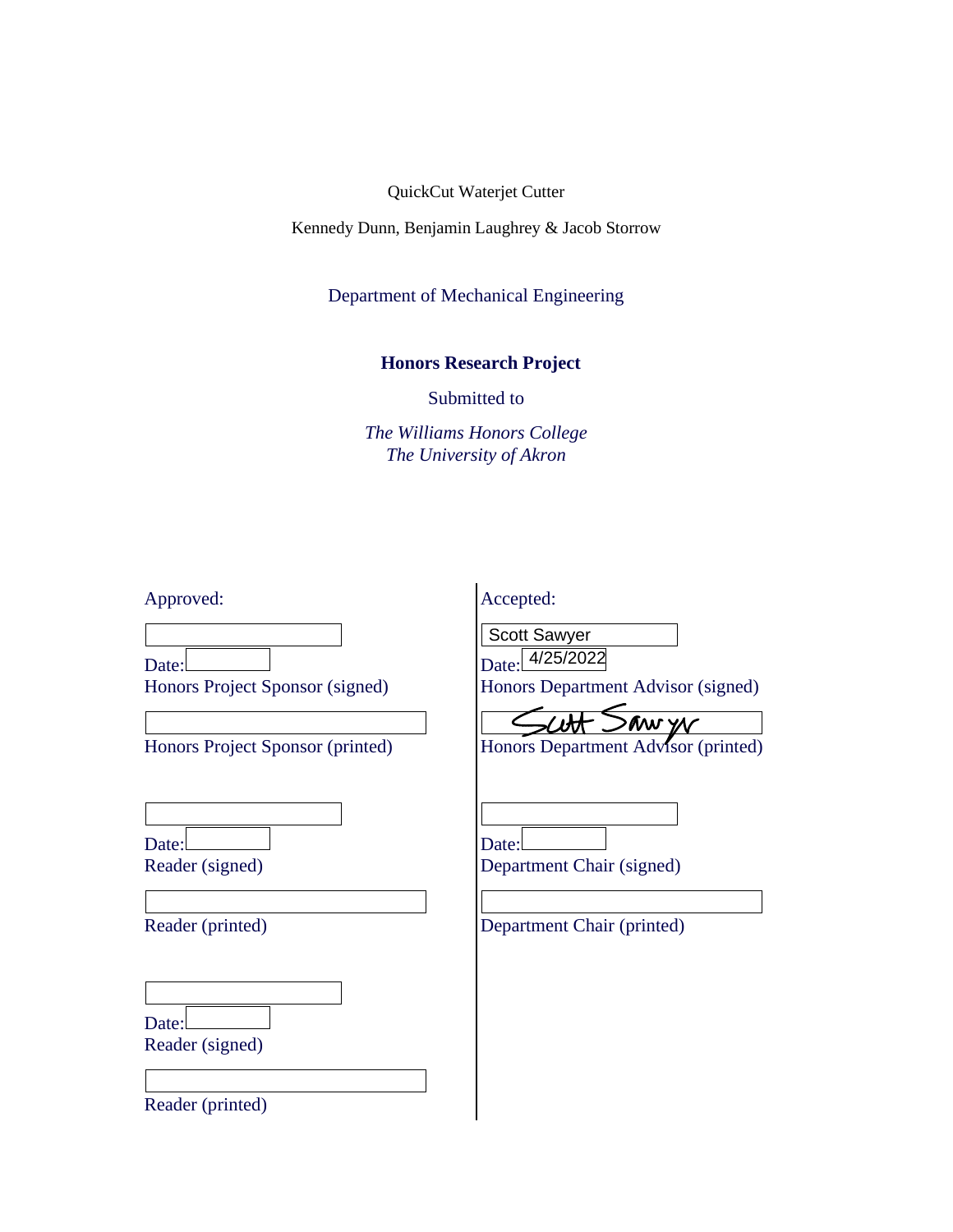Kennedy Dunn, Benjamin Laughrey & Jacob Storrow

Department of Mechanical Engineering

## **Honors Research Project**

Submitted to

*The Williams Honors College The University of Akron*

| Approved:                                                                    | Accepted:                                                                          |
|------------------------------------------------------------------------------|------------------------------------------------------------------------------------|
| Date:<br>Honors Project Sponsor (signed)<br>Honors Project Sponsor (printed) | Date:<br>Honors Department Advisor (signed)<br>Honors Department Advisor (printed) |
| Azay Mahazan<br>Reader (signed)                                              | Date:<br>Department Chair (signed)                                                 |
| Dr. Ajay Mahajan<br>Reader (printed)                                         | Department Chair (printed)                                                         |
| Date:<br>Reader (signed)                                                     |                                                                                    |

 $\overline{\phantom{a}}$ 

Reader (printed)